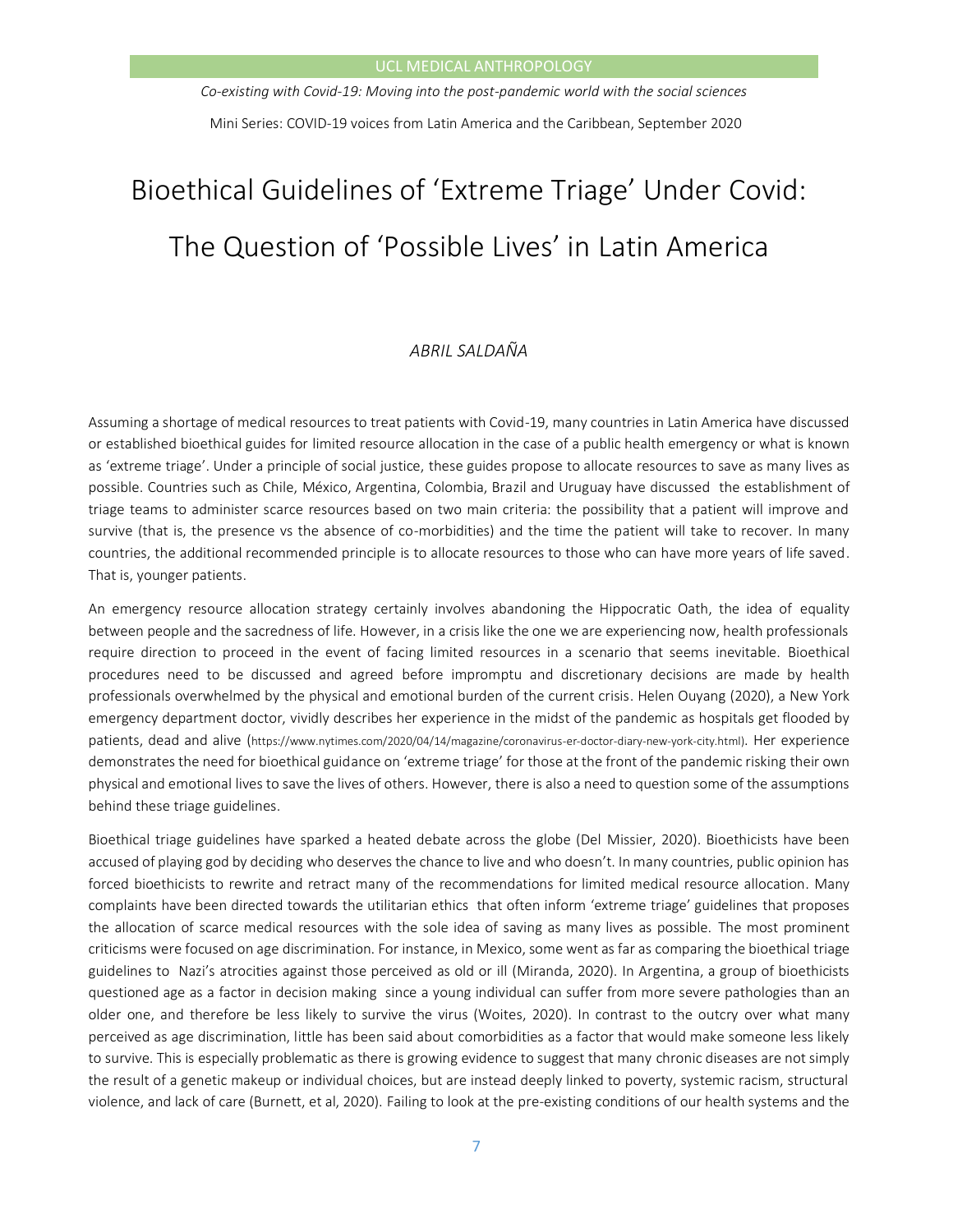## UCL MEDICAL ANTHROPOLOGY

*Co-existing with Covid-19: Moving into the post-pandemic world with the social sciences*

Mini Series: COVID-19 voices from Latin America and the Caribbean, September 2020

struggles of those suffering from chronic diseases before Covid-19, could easily imply that critical medical resources are denied to those for whom the state has already failed to protect. As Palmer (2020) suggests when highlighting how wellness is increasingly being presented as a lifestyle choice, 'even before the pandemic, they [the chronically ill] had been used to the medical system giving up on them before they were given a chance'. Moreover, many of those that are being identified as particularly 'at risk' of Covid-19 are being denied the care they regularly receive as surgeons or hospitals find themselves overwhelmed by the Covid-19 crisis (Manderson and Wahlberg, 2020). Given the economic toll of the pandemic, it seems unlikely that health care systems around the word will be able to maintain [in many countries, already inefficient] pre-Covid-19 levels of care for patient groups.

As a society, we decide on the allocation of resources on a daily basis. Triage guidelines have merely illuminated a series of ethical shortcomings that pre-exist the crisis. Even as guidelines state that criteria such as race, gender or class will not be taken into account when deciding how to allocate limited medical resources, these categories are certainly involved in the configuration of health disparities, and therefore, on the likelihood of someone surviving the virus. Since 2015, Latin America has seen a serious increase in poverty rates and extreme poverty that has had a direct effect on health inequalities (Abramo, Cecchini and Ullmann, 2020). Covid-19 has exposed the extent of such inequalities across the Latin America region. For instance, there are disproportionate rates of infection and death among indigenous peoples. As of May 18<sup>th</sup>, there were up to 20,000 confirmed cases of Covid-19 among indigenous peoples from the Amazonia and in its 2,400 territories across eight countries (OPS, 2020). Black Brazilians are said to be 62 per cent more likely to die from the virus than whites, not only because of unequal access to health services but also because of the close correlation between race and chronic diseases such as diabetes and hypertension (Barrons, 2020). Woman constitute up to 70 per cent of health workers across the region, they are not only at the front of the pandemic but are also the target of attacks by those fearing contamination (UNFPA, 2020). In some cases, domestic violence is taking more women's lives than Covid-19, and women are disproportionately taking the burden of domestic and care work during lockdown (Regnér, 2020). Finally, migrants, refugees and displaced people are also being disproportionately affected by Covid-19, not only because of stigmatization in host countries but also because of the impact of border shutdowns that have left thousands of people trapped, without basic needs for survival (Segnana, 2020). A bioethical approach to the allocation of medical resources under Covid-19 must take into consideration. Many of the bodies marked as 'more likely to survive the virus', were previously configured by colonial histories of racism, violence and dispossession (Yates-Doerr, 2015; Gálvez, 2018; Mendenhall, 2019). As Barnes et al. (2015:11) suggest, 'care always has a past and how we respond to past injustices is one of the largest ethical questions we need to face'. Bioethics must engage with our regional past in order to address our present and future practices of care.

Covid-19 doesn't exist in isolation and requires that we consider social and structural conditions also as pre-existing and problematic (Mendenhall, 2020). Some of these conditions are embodied by individuals (i.e. age or comorbidities) but others are found in institutional practices and policy approaches to address Covid-19. A pre-existing condition could be found in the current denigration of our health systems or the so called 'care deficit' as the effect of the international migration from Latin America. However, another pre-existing condition could be the place of bioethics in the region and the low impact that research has had in policy making (Garcia et al., 2019). We must confront the possible limits of bioethics to account for the political nature of the new place that science and medicine have in the world of politics in order to face unexpected challenges such as Covid-19 (Hernández Martínez, 2019).

Bulcock (2010) describes the general features that distinguishes Ibero-American from American bioethics. She identifies the communitarian character of the former versus the individualistic or autonomy-centred of the later. The author looks at central role of physicians and theologians in the development of an Ibero-American bioethics that identified itself as a social and political movement. In contrast, the establishment of American bioethics was institutionalized by academia and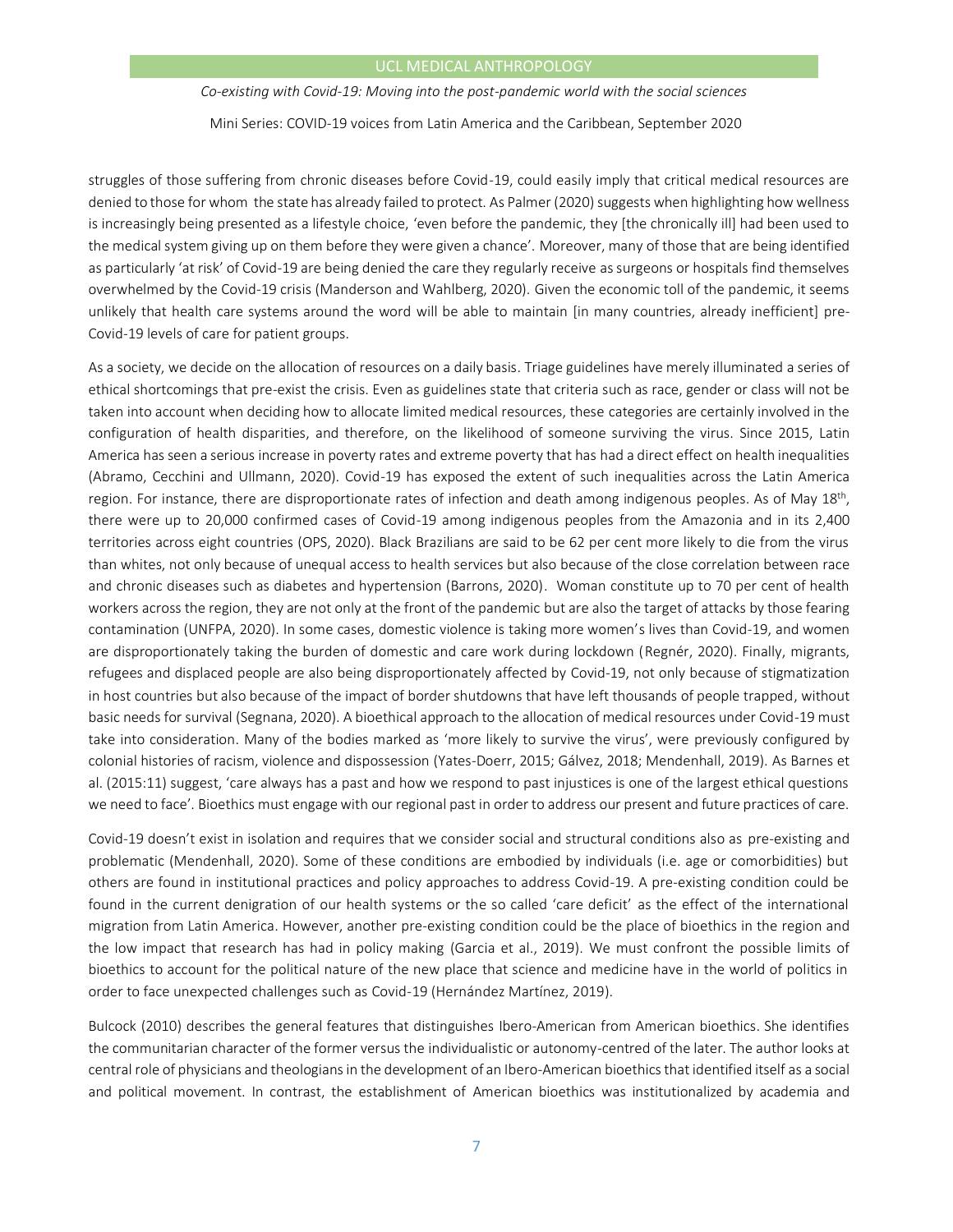# UCL MEDICAL ANTHROPOLOGY

*Co-existing with Covid-19: Moving into the post-pandemic world with the social sciences*

Mini Series: COVID-19 voices from Latin America and the Caribbean, September 2020

philosophy departments. Some Latin American theoretical approaches assert to such distinction. For instance, complex, intervention and protection bioethics are all theoretical models critical of individualistic and autonomy-centred approaches and all engage with a broader view of bioethics capable of encompassing human rights, public health and social inequality (Schramm 2008; Goldim 2009; Port and Garrafa, 2009). However, confronting Covid-19 from a bioethical approach requires us to problematize the very notion of community before and after the crisis. Following Esposito, we must rethink the basis of our political and social relations to unveil how, in the name of the 'common', we have reactivated the worst forms of structural violence (Bird and Short, 2013). Mestizaje, as the foundational myth found in many of the region's national histories, is one example of how in the name of a 'common' origin, indigenous, black and Asian ancestries were to be violently and progressively erased from national identities. Mestizaje is still today the logic that works to deny the persistence of racist practices across many countries in Latin America through the idea that we have all a common past and we are all mixed (Moreno Figueroa, 2010).

In the post-pandemic world, bioethics must go beyond procedures and ethical committees to fully understand the challenges ahead. Following Esposito (2020), Covid-19 presents a particular biopolitical dynamic that manifests in three particular features: the change of focus from individuals to population segments (i.e. identification and surveillance of 'at risk' and 'a risk' groups); a process where politics becomes medicalized and medicine gets politicized, and finally, the increasing entanglement of political and biological life that allows for the transference of democratic action to states of emergency. If we aim to fully grasp the way forward, we must explore the political implications of these processes in our own contexts. For instance, in Mexico, Giovanni López, a 30 year old bricklayer was beaten to death by police officers for not wearing a face mask in public. As Giovanni's unlawful killing shows, police brutality must be seen as another pre-existing condition that complicates the forced implementation of state measures to care for the wider population under Covid-19.

When it comes to the current state of emergency, it is also crucial to think about new and old forms of power in the region and their potential impact when managing the administration of life under Covid19. We must engage with a bioethical approach to the allocation of care not only in times of emergencies, but through the everyday care responsibilities grounded in democracy. As Tronto (2015) suggests 'democracy is not simply giving people a voice. It is giving people a voice in the allocation of caring responsibilities'.

Following a theoretical tradition that attempts to go beyond an autonomy-centred approach to bioethics, we must engage with a democracy centred on care, one that could truly grasp the particular caring needs and obligations of our regional context during and after Covid-19. The series of essays on 'Bioethics and Covid19 from a Latin American perspective' aims to engage with an approach to bioethics capable of encompassing the pre-existing conditions that shape our current experiences in the context of this unprecedented crisis. The texts cover a range of issues deeply linked to the political dimensions of Covid-19, from the racialization of the virus in Chile, to the lessons of international solidarity and cooperation in Cuba. The idea of the series of connected blog posts is to offer a regional approach to a form of bioethics with the power to problematize not only the diverse experiences of managing Covid-19 but also the many common pre-existing conditions that mark some lives as less equipped for survival, as less possible than others. Covid-19 threatens not only those alive but also those whose dead bodies bear the last hope for justice and truth. Finally, as the virus has put into question our assumed superiority as a species and the social contracts that sustain us, we must resist going back to normality and instead reinvent new ways of being in the word.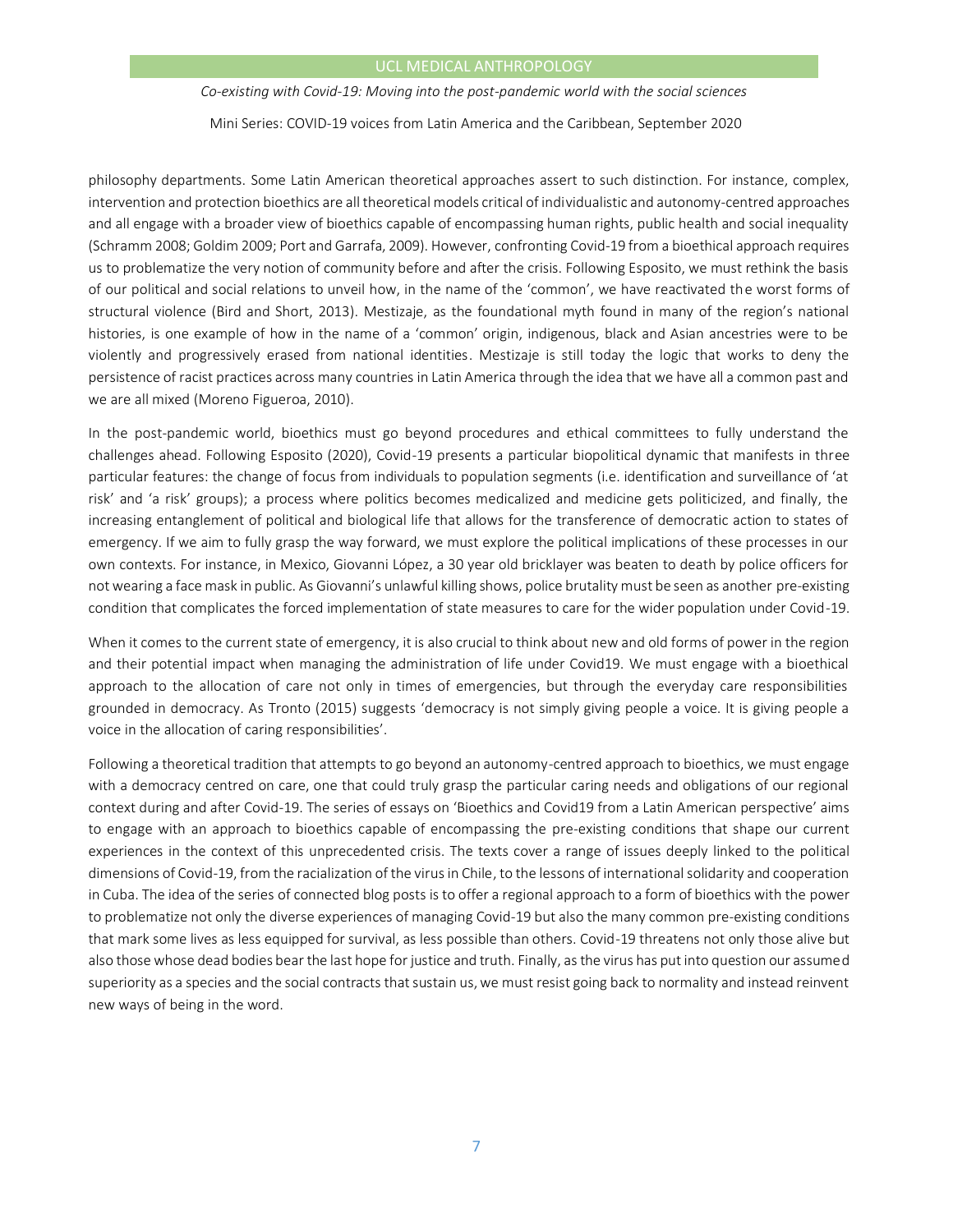*Co-existing with Covid-19: Moving into the post-pandemic world with the social sciences*

Mini Series: COVID-19 voices from Latin America and the Caribbean, September 2020

#### ABOUT THE AUTHOR

abrilsaldana@hotmail.com

Abril Saldaña is a full-time lecturer in Sociology at Universidad de Guanajuato, Mexico. She has an expertise on issues on health, gender and reproduction with almost two decades of research experience on care, motherhood, race and decolonizing, science, technology and biomedicine. She is the principal investigator of a project financed by the Welcome Trust and titled 'Global divisions of health; bioethical principles, practices and regulations on human genome editing and stem cell research in Latin America'. Back in 2015, she was awarded the Newton Advanced Fellowship on 'Genomics and child obesity in Mexico: the resignification of race, class, nation and gender' along Peter Wade from the University of Manchester.

#### REFERENCES

Abramo, L., Cecchini, S. and Ullmann, H. (2020) 'Addressing health inequalities in Latin America: the role of social protection', *Ciência & Saúde Coletiva*, 25(5), pp. 1587–1598. doi: 10.1590/1413-81232020255.32802019.

Barnes, M., Brannelly, T., Ward, L. and Ward, N. (2015) 'Introduction: the critical significance of care', in Barnes, M. et al. (eds) *Ethics of Care: Critical Advances in International Perspective*. Bristol: Policy Press, pp. 3–19.

Bird, G. and Short, J. (2013) 'Community, immunity, and the proper an introduction to the political theory of Roberto Esposito', *Angelaki*, 18(3), pp. 1–12. doi: 10.1080/0969725X.2013.834661.

Bulcock, J. A. (2010) 'The Many Beginnings of Bioethics: A Comparison of American and Ibero-American Bioethics and the Possibility of a Global Bioethics', in Pessini, L., Paul de Barchifontaine, C., and Lolas Stepke, F. (eds) *Ibero-American Bioethics. History and Perspectives*. Springer, Dordrecht, pp. 379–386.

Del Missier, G. (2020) 'Overwhelmed by the virus: the issue of extreme triage', *Alphonsian Academy Blog*. Available at: https://www.cssr.news/2020/03/overwhelmed-by-the-virus-the-issue-of-extreme-triage/.

Esposito, R. (2020) 'Biopolítica y coronavirus', *Filosofía&Co*. Available at: https://www.filco.es/biopolitica-y-coronavirus/.

Gálvez, A. (2018) *Eating NAFTA: Trade, Food Policies, and the Destruction of Mexico*. Oakland: University of California Press.

Garcia, L. F., Fernandes, M. S., Moreno, J. D., and Goldim, J. R. (2019) 'Mapping Bioethics in Latin America: History, Theoretical Models, and Scientific Output', *Journal of Bioethical Inquiry*, 16(3), pp. 323–331. doi: 10.1007/s11673-019-09903-7..

Hernández Martínez, C. N. (2019) De Van R. Potter a Michel Foucault o de la bioética a la biopolítica como estrategia de análisis en el debate en torno a las biotecnologías en Corona Fernandez J. (Coord.), *Poder y subjetividad. Emplazamientos para una reflexión sobre el presente*, México: Itaca/Universidad de Guanajuato, pp. 95-119.

Irrazabal, G. (2016) '¿Bioética y Religión? Apuntes para comprender la imbricación de la bioética y lo religioso en la toma de decisiones en la Argentina contemporánea', *Revista Americana de Medicina Respiratoria*, 16(3), pp. 290–297.

Lee, C. (2020) 'Covid-19, Sinicisation, and the Roman Catholic Church in China', *Somatosphere*. Available at: http://somatosphere.net/forumpost/covid-19-sinicisation-roman-catholic-church-china/.

Manderson, L. and Wahlberg, A. (2020) 'Chronic Living in a Communicable World', *Medical Anthropology*, pp. 1–12. doi: 10.1080/01459740.2020.1761352.

Martin, J. (2020) 'Los casos de coronavirus entre los indígenas del Amazonas ascienden ya a 20.000', *Noticias ONU*. Available at: https://news.un.org/es/story/2020/05/1474662.

Mendenhall, E. (2019) *Rethinking Diabetes: Entanglements with Trauma, Poverty, and HIV*. Ithaca and London: Cornell University Press.